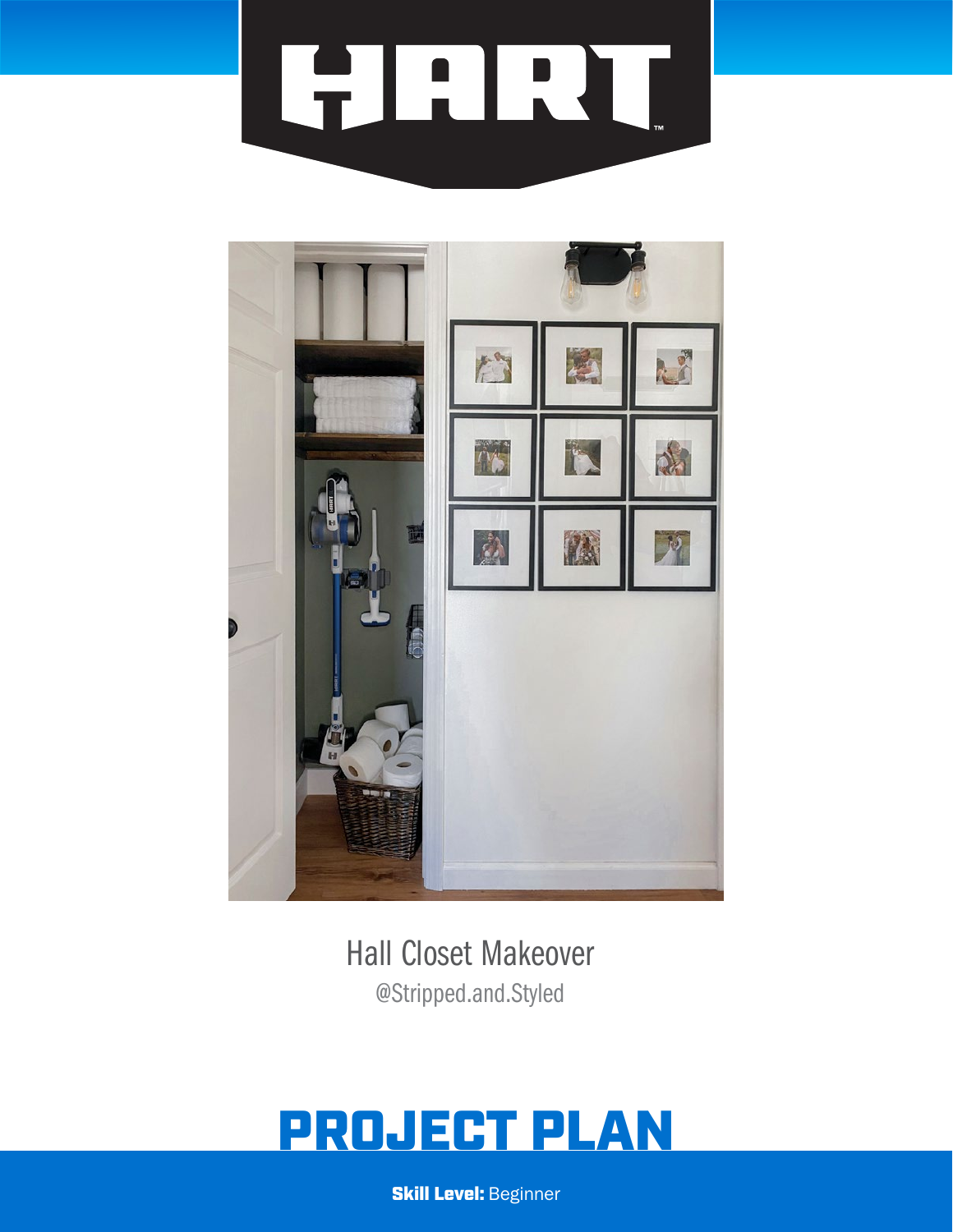#### HART

### **Materials**

| <b>Item</b>            | <b>Qty</b> |  |
|------------------------|------------|--|
| Furring Strip*         | $1*$       |  |
| 2-1/2" T-25 Screws     |            |  |
| Wood Board*            | $1*$       |  |
| <b>Stain</b>           |            |  |
| Paint                  |            |  |
| <b>Finishing Nails</b> |            |  |
|                        |            |  |

\*Dimensions and quantity depend on individual closet size

## Tools Used





Tape Measure **Pencil** Pry Bar



Circular Saw Drill/Driver









Miter Saw Circular Saw Drill/Driver Impact Driver



Safety Glasses



Torpedo Level

ALSO NEEDED: Straight Edge, Drill Bits, Stud Finder

Battery Tip: A 4.0 Ah battery is recommended to be paired with high amp draw tools for maximum efficiency.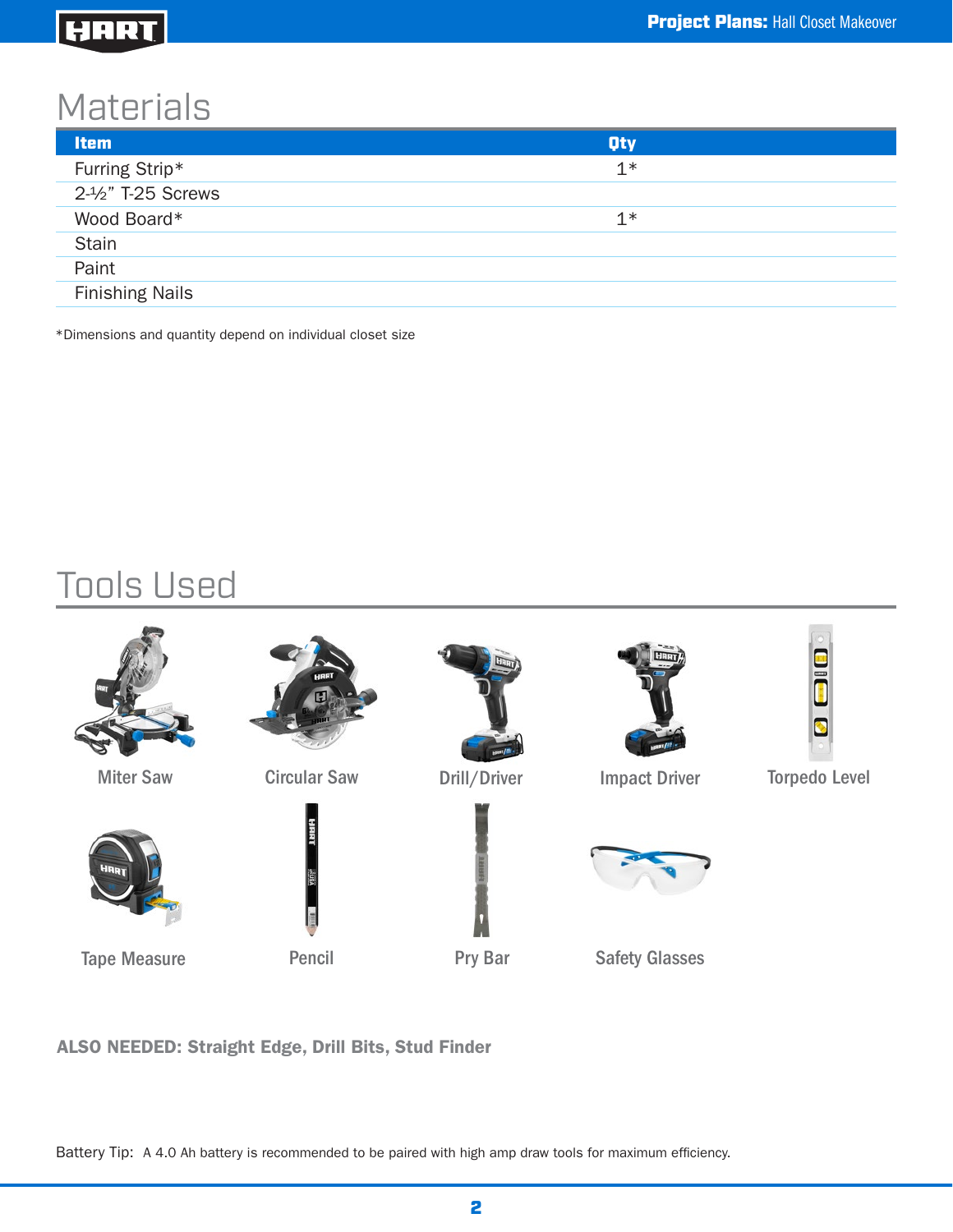#### HART

# Assembly Instructions

#### Step 1

In my linen closet, I first removed previously existing old metal shelving. I filled in any holes using a putty knife and spackle, then sanded when dry.

#### Step 2

The closet needed a fresh coat of paint, so I decided to paint it green for a pop of color.

#### Step 3

Measure the back wall of the closet. Mark that measurement on furring strips twice if you are making two shelves, and cut using a miter saw.



#### Step 4

If you plan on staining or painting these shelves, apply stain or paint each wood piece prior to fastening to closet walls!

#### Step 5

Use a stud finder to locate studs and mark on furring strips.

#### Step 6

Using a 1/8" drill bit, drill pilot holes where you marked for studs.